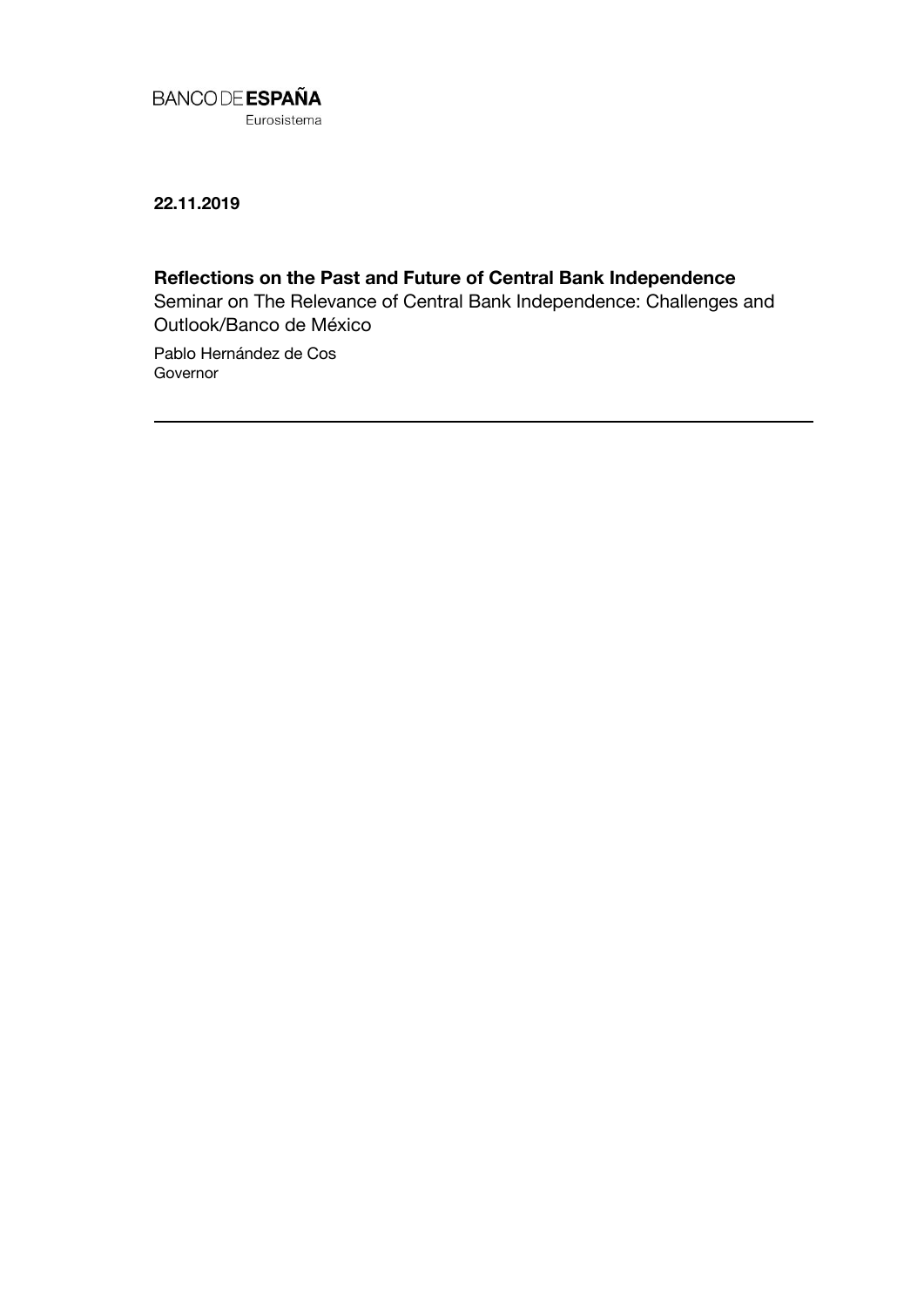Good morning. It is my pleasure to participate in this conference on the occasion of the 25th anniversary of the autonomy of the Banco de México. I take the opportunity to congratulate you on this landmark. Events such as this contribute to highlighting the relevance of the independence of monetary authorities, and my words today will be along these lines.

In my address I shall first briefly refer to the independence of the Banco de España, both as a national central bank in itself but also as a member of the European System of Central Banks. Then, I would like to share with you some more general thoughts about current challenges to central banking from the perspective of their independence.

#### **The independence of the Banco de España**

The Banco de España was granted institutional independence in July 1994. So this year, as is also the case for the Banco de México, marks the  $25<sup>th</sup>$  anniversary of our Law of Autonomy. The independence of the Banco de España came about as part of the European economic integration process. Following the requirements laid down in the Maastricht Treaty, central banks in the European Union were meant to pursue the primary objective of price stability and be vested with a large degree of independence, both political and operational. Participation in the monetary union also entailed a change in the relationship between Treasury and central bank so as to incorporate the prohibition of monetary financing of government deficits.

Central bank independence was granted with a large degree of legal protection and, as a matter of fact, no country in the European Union can change it at its own discretion. Of course, the independence of the central bank does not mean arbitrariness, as it is well counterbalanced by high transparency and accountability requirements and practices.

Granting independence to the Banco de España some years before the introduction of the euro as a common currency reflected Spain's strong ambition to become a founding member of the European Economic and Monetary Union. It was also the result of a firm political conviction as to the benefits of price stability and the advisability of delegating the pursuit of this goal to an independent central bank. Price stability requires a medium-term orientation and the independence of the monetary authority creates credibility by helping to keep inflation expectations anchored while avoiding time inconsistency problems.<sup>1</sup> These reasons were particularly compelling for the Spanish economy in light of the previous experience of relatively high inflation.

l

<sup>1</sup> The main argument to preserve central bank independence is that it avoids the so-called *time inconsistency problem*. When the monetary authority is not independent, it may consider other, shorter-term legitimate objectives, and may use monetary policy to repeatedly boost aggregate demand above what would be consistent with its inflation objective. As a result, an *inflationary bias* may be generated. This inflationary bias is ultimately anticipated and incorporated into agents' expectations, and, therefore, into price-setting and wage bargaining. The upshot is higher inflation without hardly improving the level of output and employment in the economy. This means monetary policy loses its effectiveness and the commitments to price stability cease to be credible.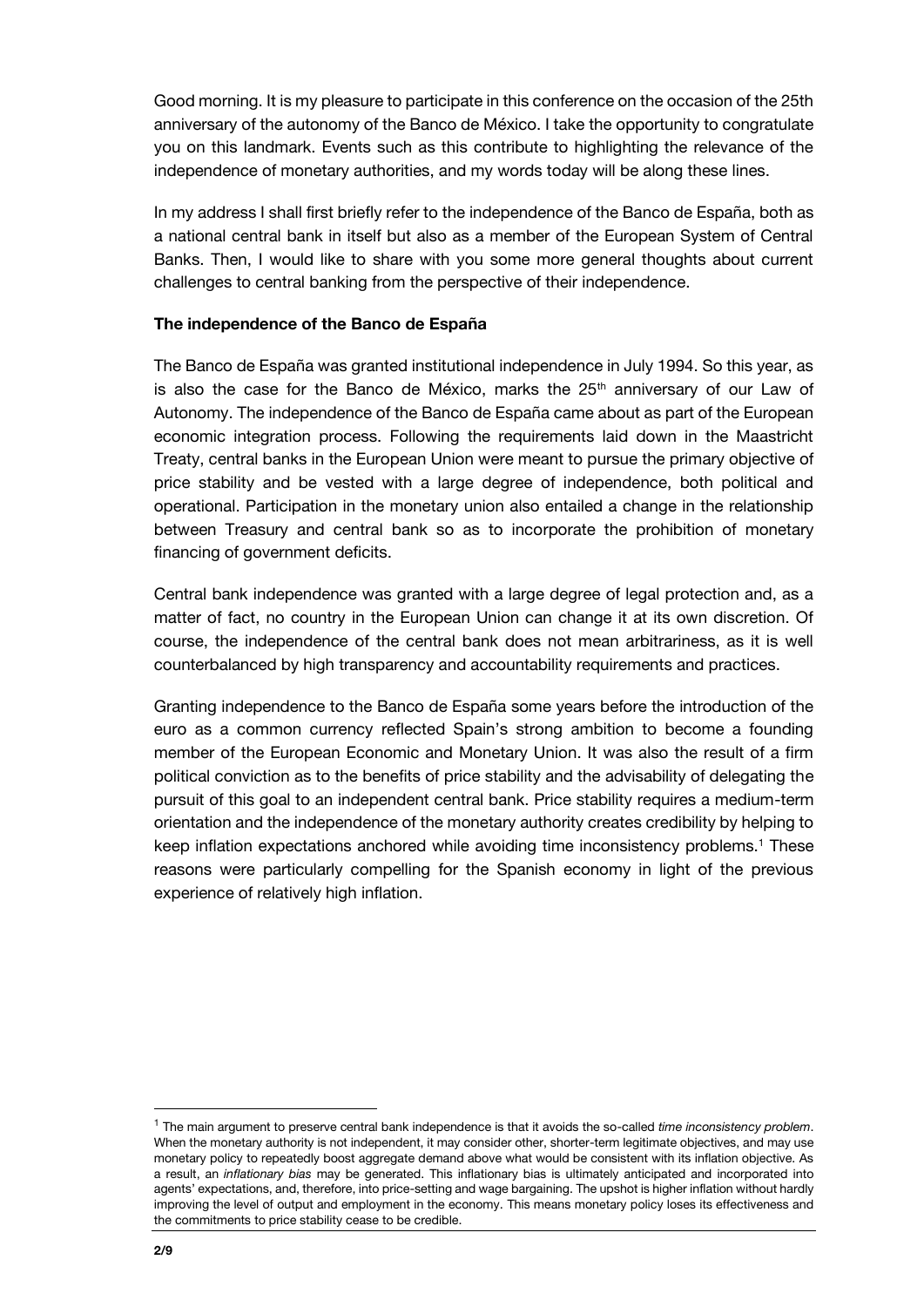

1

**INFLATION RATES**



The independence of the Banco de España, along with the new monetary policy framework based on direct inflation targets, was decisive in bringing inflation down and in fulfilling the Maastricht requirements in a short period of time.<sup>2</sup> In this regard, the Spanish experience in relation to EMU accession meant a qualitative leap forward in terms of credibility, communication and transparency, which facilitated the anchoring of inflation expectations to a new regime of price stability, providing a focal point for collective wage bargaining, the setting of regulated prices, etc.

The task of taming inflation did not fall entirely on the shoulders of the Banco de España, as Spain showed a strong and credible political will to lower inflation that helped bring about the anchoring role of the whole European institutional setting.

With the launch of the euro, two decades ago, the Banco de España started to participate in the formulation and implementation of the euro area common monetary policy. Governors from the national central banks in the euro area are members of the Governing Council of the European Central Bank, a collegial decision-making body. Governors do not represent national interests and they vote in their own capacity considering the interest of the euro area as a whole.

National central banks in the euro area can also carry out other functions as long as they do not interfere with their responsibilities in the common monetary policy. For instance, the Banco de España is the national competent authority for banking supervision. However, all these additional functions do not necessarily enjoy the same level of independence<sup>3</sup> as the monetary policy tasks conferred by the Treaty. With the creation of the Single Supervisory

<sup>&</sup>lt;sup>2</sup>National inflation rates had not be more than 1.5 percentage points higher than the average of the three lowest inflation rates in the European Union. In 1993 inflation in Spain maintained levels close to 5%. Achieving the Maastricht inflation criterion required major efforts in a very short period of time. Inflation dropped to levels below 2% in 1997, allowing our country to join the euro area in 1999.

<sup>&</sup>lt;sup>3</sup> See remarks by Yves Mersch, Member of the Executive Board of the ECB and Vice-Chair of the Supervisory Board of the ECB, Roundtable Discussion on Central Bank Independence (Frankfurt am Main, 12 November 2019). – [https://www.ecb.europa.eu/press/key/date/2019/html/ecb.sp191112\\_1~f304b47e14.en.html](https://www.ecb.europa.eu/press/key/date/2019/html/ecb.sp191112_1~f304b47e14.en.html)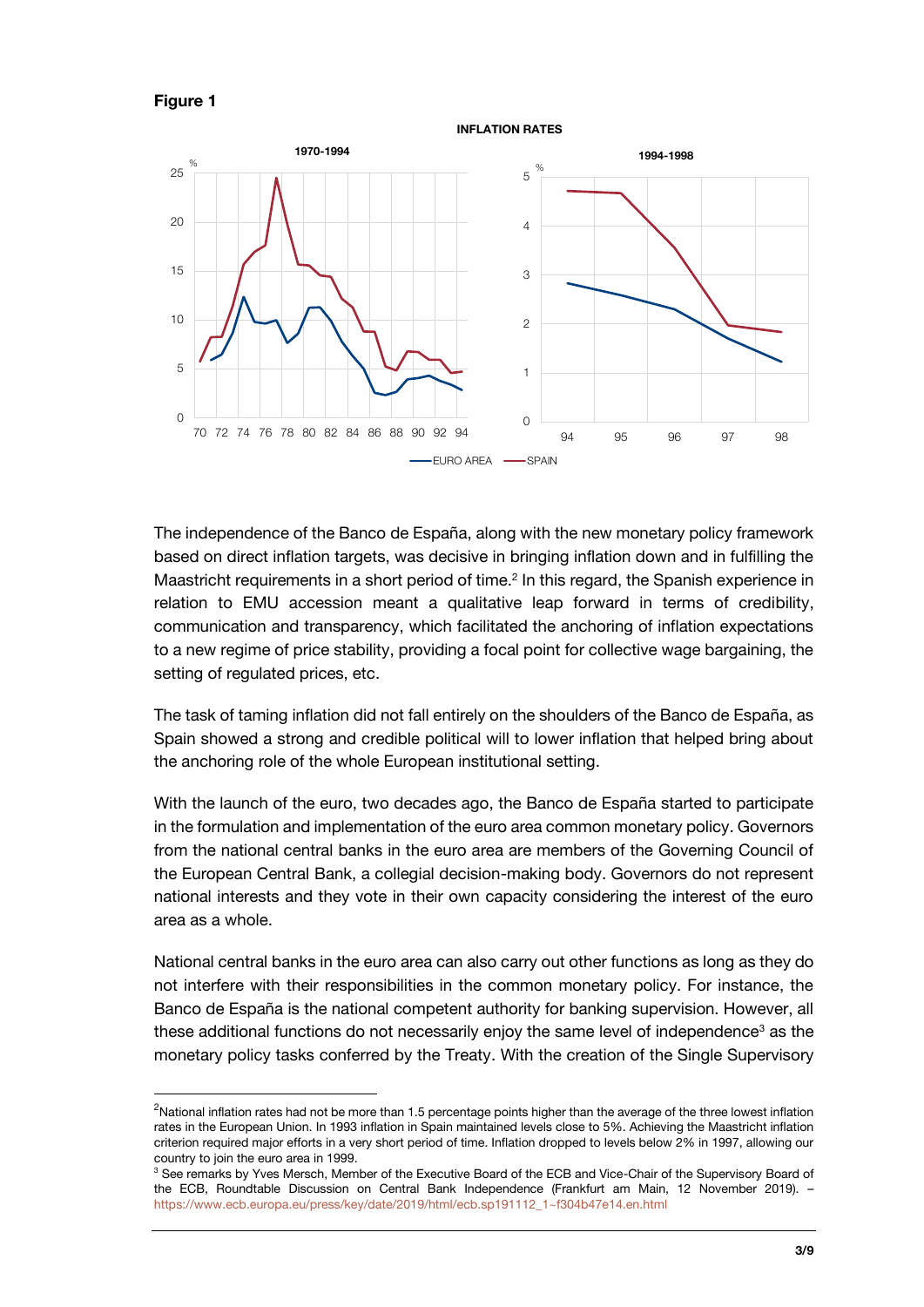Mechanism (SSM) in 2014, the Banco de España's supervisory role was integrated into a new institutional framework with the European Central Bank at its core. I will come back to this function later on.

### **Some lessons on central bank independence**

Let me share with you some reflections about central bank independence nowadays. This will be in the form of five lessons which, in my view, should be kept in mind when thinking about central bank independence, particularly at the current juncture of seemingly tamed inflation but with difficulties in achieving price stability objectives in some advanced economies.

## **1. Institutional settings matter**

First, I would state that independence, to be effective, must rest on a robust legal and institutional framework. Independence must be formally recognised in all of its relevant dimensions: namely, at the institutional, functional, personal and financial levels. This is the case in the euro area, where the Maastricht Treaty<sup>4</sup> provided the appropriate framework; but unfortunately it is not the case in other regions, thus making the task of central banks much more complicated.

## **2. The need to deliver**

Second, the main reason for central bank independence is a utilitarian one: independence is an instrument to enhance effectiveness in order to achieve agreed objectives in the general interest, such as price or financial stability. The social value of central bank independence is thus inextricably linked to the effectiveness of its policies. The corollary is clear: central banks should employ the full set of instruments available to them to fulfill their mandates.

Central banks are entrusted with the fulfilment of a precise set of objectives and, to do this, they are given the powerful tool of independent statutes. But trust must be earned daily and backed by hard evidence (on our effectiveness), and not based on faith or belief.

# **3. The extension of independence to other economic policy functions**

Third, we should bear in mind that the time-inconsistency argument for an independent monetary authority is also relevant – and thus, may also be applied – to the need for an independent financial supervisor, as short-term incentives to relax supervisory policies may have important consequences over financial stability in the long run. In turn, this may also influence monetary policy-making. And this argument applies both for micro-prudential and macro-prudential supervision.

l

<sup>4</sup> See article 130 (ex-article 108 TEC) of the Consolidated Versions of the Treaty on European Union and the Treaty on the Functioning of the European Union (2016/C 202/01):

*When exercising the powers and carrying out the tasks and duties conferred upon them by the Treaties and the Statute of the ESCB and of the ECB, neither the European Central Bank, nor a national central bank, nor any member of their decision-making bodies shall seek or take instructions from Union institutions, bodies, offices or agencies, from any government of a Member State or from any other body. The Union institutions, bodies, offices or agencies and the governments of the Member States undertake to respect this principle and not to seek to influence the members of the decision-making bodies of the European Central Bank or of the national central banks in the performance of their tasks.* <https://eur-lex.europa.eu/legal-content/EN/TXT/HTML/?uri=OJ:C:2016:202:FULL&from=EN>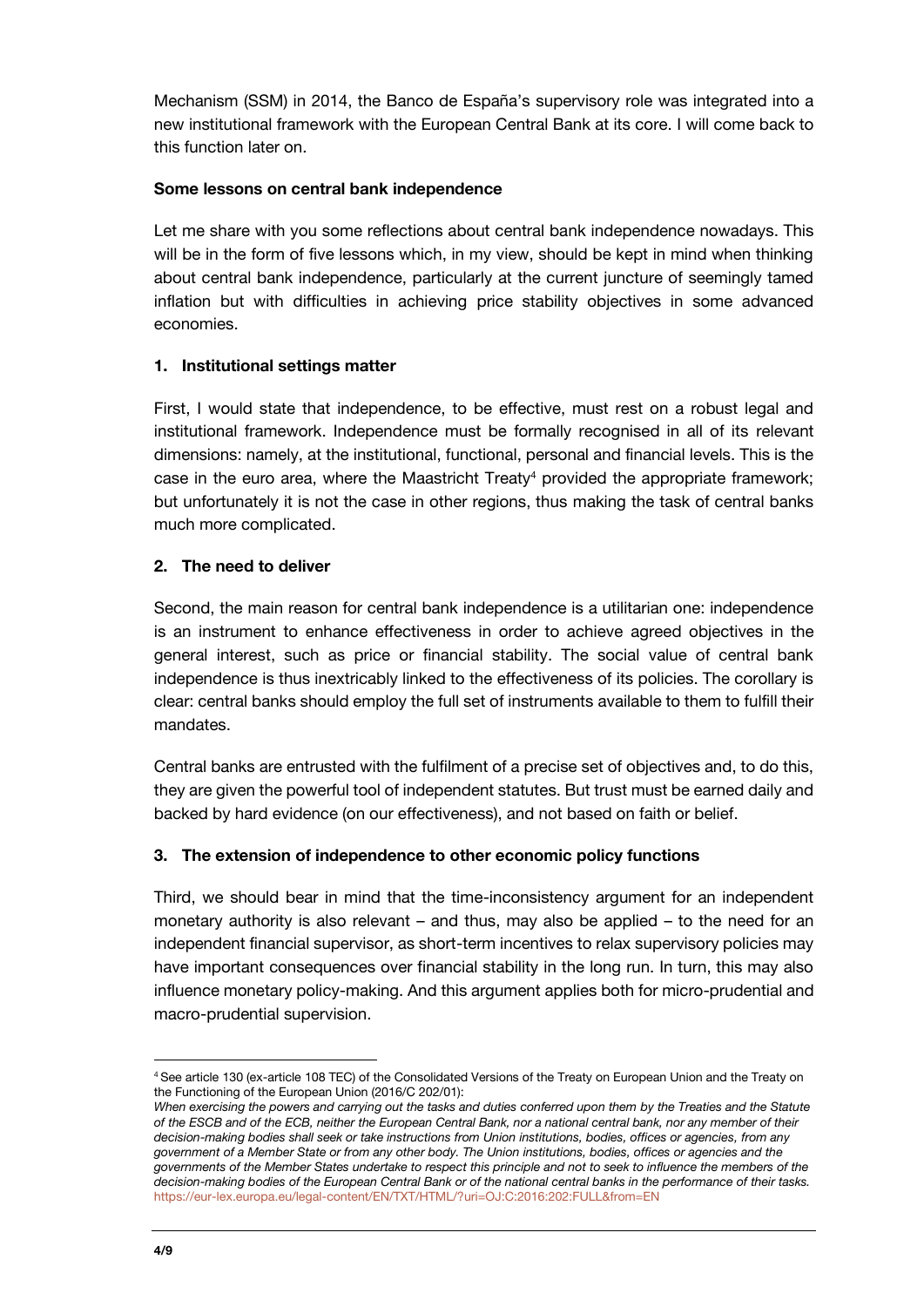**Regarding micro-prudential supervision,** the importance of independence in this field, besides its relevance in monetary policy, is actually a worldwide recognised standard enshrined in the Basel "Core Principles for Effective Banking Supervision"<sup>5</sup> . The Basel Core Principles are part of the "Key Standards for Sound Financial Systems"<sup>6</sup> determined by the Financial Stability Board (FSB) that deserve priority implementation depending on countryspecific circumstances. Moreover, implementation of these principles is generally assessed through the IMF/World Bank Financial Sector Assessment Programs (FSAP<sup>7</sup> ).

In the Euro area setting, the creation of the SSM in 2014 added this dimension of independence. <sup>8</sup> However, building a system of banking supervision in the euro area in parallel with the monetary union posed challenges from the perspective of central bank independence. In particular, it could raise concerns of potential conflicts between the prudential supervision of European banks and the primary goal of price stability. This was foreseen in the institutional design of European supervision, assigning to the Supervisory Board – a new body within the European Central Bank – the planning and execution of the supervisory tasks. In consequence, separation between monetary policy and supervision was a key pillar for the conferral of supervisory tasks on the European Central Bank.

**Regarding macro-prudential supervision**, the European institutional setting promotes its independence as the European Systemic Risk Board recommends central banks have a prominent role in national macro-prudential authorities.<sup>9 10</sup> In the Spanish set-up, the Banco de España is entrusted with deciding independently when macro-prudential tools regarding

 $7$  For more information about FSAPs, see the World Bank website: <https://www.worldbank.org/en/programs/financial-sector-assessment-program>

l

<sup>8</sup> See article 19 of Council Regulation (EU) No 1024/2013 of 15 October 2013 conferring specific tasks on the European Central Bank concerning policies relating to the prudential supervision of credit institutions:

- *1. When carrying out the tasks conferred on it by this Regulation, the ECB and the national competent authorities acting within the SSM shall act independently. The members of the Supervisory Board and the steering committee shall act independently and objectively in the interest of the Union as a whole and shall neither seek nor take instructions from the institutions or bodies of the Union, from any government of a Member State or from any other public or private body.*
- *2. The institutions, bodies, offices and agencies of the Union and the governments of the Member States and any other bodies shall respect that independence.*

<https://eur-lex.europa.eu/legal-content/EN/TXT/PDF/?uri=CELEX:32013R1024&from=en>

<sup>9</sup> See Recitals 7 and 12 and sub-recommendation B3 of "Recommendation of the ERB of 22 December 2011 on the macro-prudential mandate of national authorities" (ESRB/2011/3): [https://www.esrb.europa.eu/pub/pdf/recommendations/ESRB\\_2011\\_3.en.pdf](https://www.esrb.europa.eu/pub/pdf/recommendations/ESRB_2011_3.en.pdf)

<https://eur-lex.europa.eu/legal-content/EN/TXT/HTML/?uri=OJ:C:2016:202:FULL&from=EN>

<sup>5</sup> See Core Principles for Effective Banking Supervision – Basel Committee on Banking Supervision (September 2012) <https://www.bis.org/publ/bcbs230.pdf>

 $^6$  For more information about the Key Standards for Sound Financial Systems, see the FSB website: [https://www.fsb.org/work-of-the-fsb/about-the-compendium-of-standards/key\\_standards/](https://www.fsb.org/work-of-the-fsb/about-the-compendium-of-standards/key_standards/)

<sup>&</sup>lt;sup>10</sup> See Recital 24 of Regulation No 1092/2010 of the European Parliament and of the Council on European Union macroprudential oversight of the financial system and establishing a European Systemic Risk Board: *The ECB and the national central banks should have a leading role in macro-prudential oversight because of their expertise and their existing responsibilities in the area of financial stability. National supervisors should be involved in providing their specific expertise. The participation of micro-prudential supervisors in the work of the ESRB is essential to ensure that the assessment of macro-prudential risk is based on complete and accurate information about developments in the financial system. Accordingly, the chairpersons of the ESAs should be members with voting rights. One representative of the competent national supervisory authorities of each Member State should attend meetings of the General Board, without voting rights. In a spirit of openness, 15 independent persons should provide the ESRB with external expertise through the Advisory Scientific Committee.*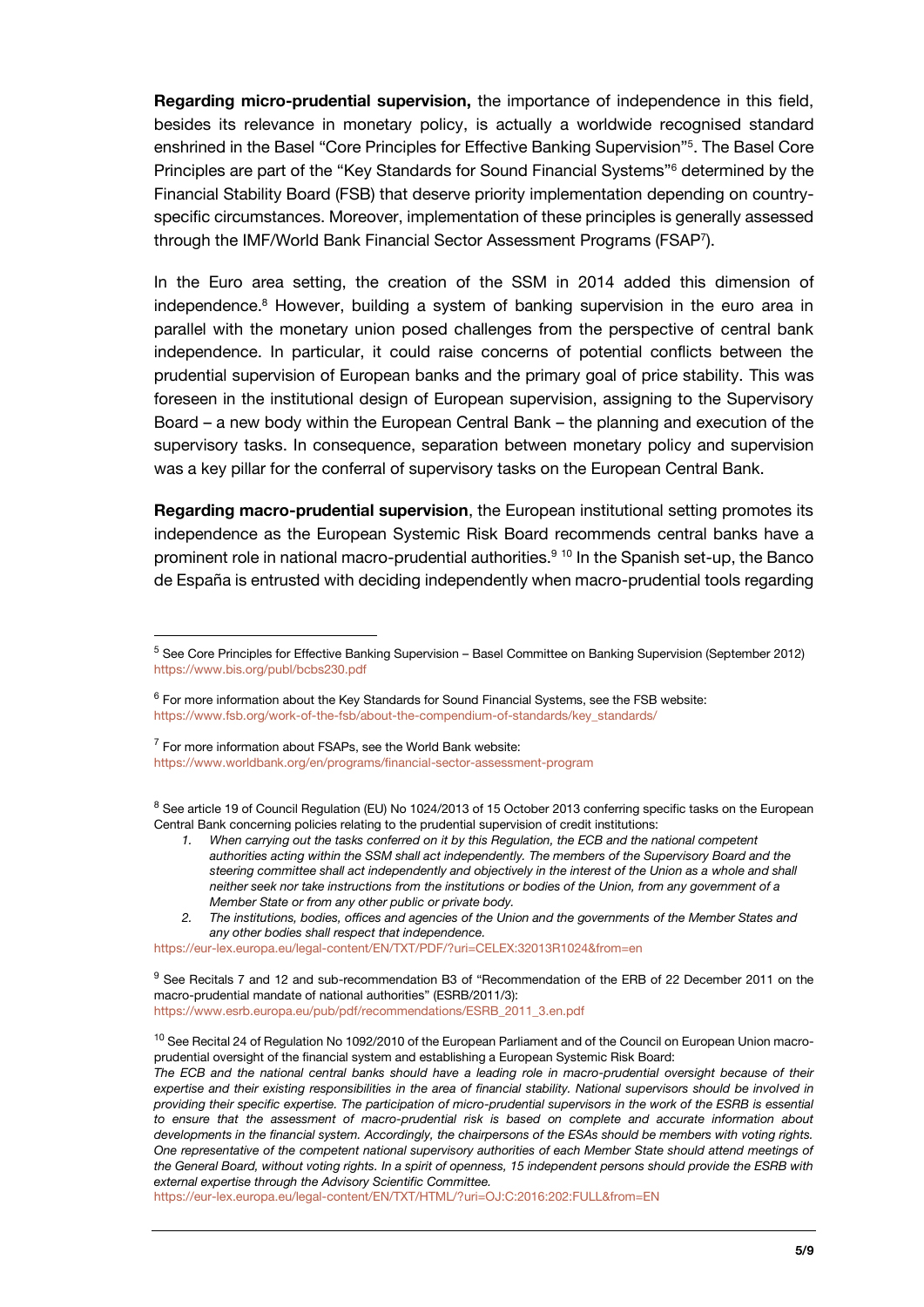the banking sector should be activated or deactivated. Accordingly, other sectoral financial regulators are given responsibilities for activating their own tools.

In particular, the Banco de España is now empowered to require that banking institutions establish countercyclical capital buffers by credit segment, limits on concentration in relation to economic activity sectors, and limits and conditions when underwriting new loans (in terms of loan-to-value, loan-to-income and debt service-to-income ratios, and also the maturity, the currency in which the operation is denominated and whether the interest rate is fixed or variable, among others). These new instruments complement those previously available to the Banco de España and included in the European legislation:<sup>11</sup> the countercyclical capital buffer, the systemic risk buffer and the buffer for systemic banks, among others.

In addition, this year saw the creation of the Macroprudential Authority Financial Stability Council, whose main goal is to contribute to the promotion of coordination and the exchange of information on financial stability issues among the Banco de España, the Ministry of Economy and Enterprise, the Spanish National Securities Market Commission and the Directorate-General of Insurance and Pension Funds). All in all, this new institutional setting is a significant step forward in reinforcing financial stability in Spain.

#### **4. Other policies should also promote economic and financial stability**

The notion that other economic policies should complement monetary policy and also contribute to economic stability has always been embedded in the design of the European Economic and Monetary Union. As such, from the start, the Maastricht convergence criteria went beyond inflation to also include targets in terms of fiscal discipline.<sup>12</sup>

The Spanish experience in the effort to comply with these criteria illustrates and reinforces the critical importance of other policies, such as fiscal consolidation or liberalisation reforms. This is an important lesson not to be forgotten: central bank credibility is an essential element for the effectiveness of monetary policy, but monetary policy is more efficient when

Full article available in Spanish:<https://www.funcas.es/Publicaciones/Sumario.aspx?IdRef=1-01141>

For more information on the reform of the economic governance in the Economic and Monetary Union see Caballero, García Perea, Gordo (2011) available in Spanish:

l

<sup>&</sup>lt;sup>11</sup> The CRD IV/CRR regulatory package makes available a set of macroprudential instruments that national competent authorities can resort to with a view to preventing the emergence of cyclical systemic risks or mitigating structural systemic risks, such as: a) the capital conservation buffer; b) the countercyclical capital buffer; c) the buffer for other systemically important institutions; d) the systemic risk buffer. Regulating capital buffers aimed to (i) ensure a level playing field between EU Member States, as an essential pre-requisite for the functioning of the internal market, (ii) prevent regulatory arbitrage, (iii) ensure maximum harmonisation, and (iv) enhance transparency and predictability in the macroprudential field. See articles 130, 131,133, 134,135-140 of CRD IV.

<https://eur-lex.europa.eu/legal-content/EN/TXT/PDF/?uri=CELEX:32013L0036&from=EN> <https://eur-lex.europa.eu/legal-content/EN/TXT/PDF/?uri=CELEX:32013R0575&from=EN>

<sup>12</sup> See Hernández de Cos: *El reto de la unión fiscal europea* (2014):

*In response to the euro area sovereign debt crisis, there has been a deep reform of fiscal governance in the European Union. This reform includes a strengthening of the corrective arm of the Stability and Growth Pact, with the setting of a ceiling on public spending and the introduction of greater coordination in countries' budgetary processes. In the corrective arm, greater significance is accorded to the debt criterion and the sanctions system has been reinforced. Members are obliged to reform national fiscal frameworks and set up independent fiscal authorities, which must conduct public assessments regarding the implementation of national budgetary rules. Overall, the reform echoes the latest economic literature, which stresses that it is the design and not only the mere existence of fiscal rules that has a bearing on their effectiveness. However, the new framework of governance is now more complex and the room for discretionality in its application remains ample. Its effectiveness will thus depend on such application being strict.*

[https://www.bde.es/f/webbde/SES/Secciones/Publicaciones/InformesBoletinesRevistas/BoletinEconomico/11/Ene/Fic](https://www.bde.es/f/webbde/SES/Secciones/Publicaciones/InformesBoletinesRevistas/BoletinEconomico/11/Ene/Fich/art5.pdf) [h/art5.pdf](https://www.bde.es/f/webbde/SES/Secciones/Publicaciones/InformesBoletinesRevistas/BoletinEconomico/11/Ene/Fich/art5.pdf)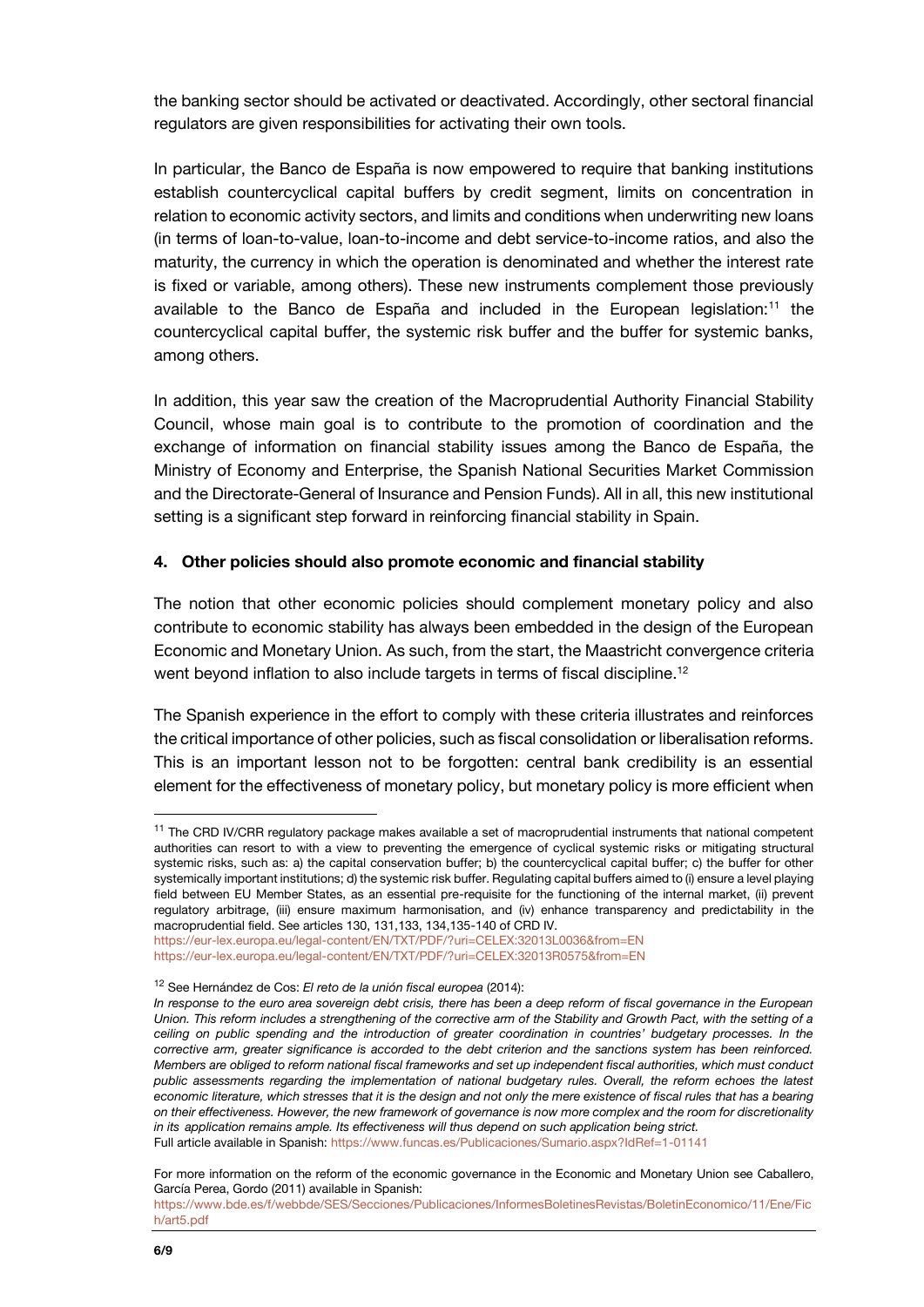coupled with and complemented by an appropriate balance in overall economic policymaking.

Actually, beyond accession criteria, this notion was also enshrined on an ongoing basis through the Stability and Growth Pact and, later on, with the Macroeconomic Imbalance Procedure. This latter check on structural and broad macroeconomic policies was the response to the hard-learnt lesson (especially in countries like Spain) that a lack of competitiveness and excessive credit cycles could seriously hamper the optimal conduct of monetary and financial policies and usher in financial fragmentation.

Also, strictly in the realm of monetary policy, fulfilling our price stability mandate has become more challenging in recent times. Natural interest rates in the main advanced economies have been gradually falling over the last three decades and they currently stand at historically very low and possibly negative levels. There are also good reasons to think that natural rates may be stuck at very low levels for long periods. This, in conjunction with a lower bound for policy rates, seriously curtails the space for conventional monetary policy. Unconventional measures, such as asset purchases, negative interest rates and forward guidance, have helped us to *partially* overcome the lower bound constraint, thus becoming a necessary tool in our monetary policy framework. Notwithstanding, unconventional measures have their own limitations.

In this context, inflation will ultimately be the outcome of the interaction between a number of factors. In order not to overburden monetary policy, it is essential to achieve a balanced policy mix. Such mix should include long-term growth-enhancing fiscal policies and sufficient structural reforms that increase productivity.

Preserving central bank independence thus requires acknowledging this interaction among policies and, hence, it is the duty of central bankers to call for an appropriate mix of economic policies that help us achieve our price stability goal while minimising potential side effects.

The specificity of the euro area, with a common monetary policy and 19 different fiscal and economic policies, considerably increases the complexity of finding the right alignment of economic policies. The aggregation of national fiscal policies does not necessarily translate into an adequate fiscal stance for the euro area as a whole. In short, the current euro area institutional architecture does not allow for a systematic implementation of an active fiscal policy based on targeted, timely and temporary measures. Thus, the absence of a common fiscal capacity in the euro area makes it difficult to achieve an appropriate policy mix. Building this fiscal capacity, with adequate size and design, should be a priority on the agenda.

The Eurosystem should continue to push for more growth-enhancing reforms at the national and European levels and for the completion of a more robust euro area institutional setting. This includes completing the Banking Union, the Capital Markets Union and creating a stabilising central fiscal capacity that will help the euro zone economy reduce its vulnerabilities and better weather potential future episodes of stress.

This brings me to highlight one further dimension of the value of central bank independence. Independence contributes to the role that monetary authorities tend to play with respect to other policies. Their technical recommendations, free of short-term political pressures or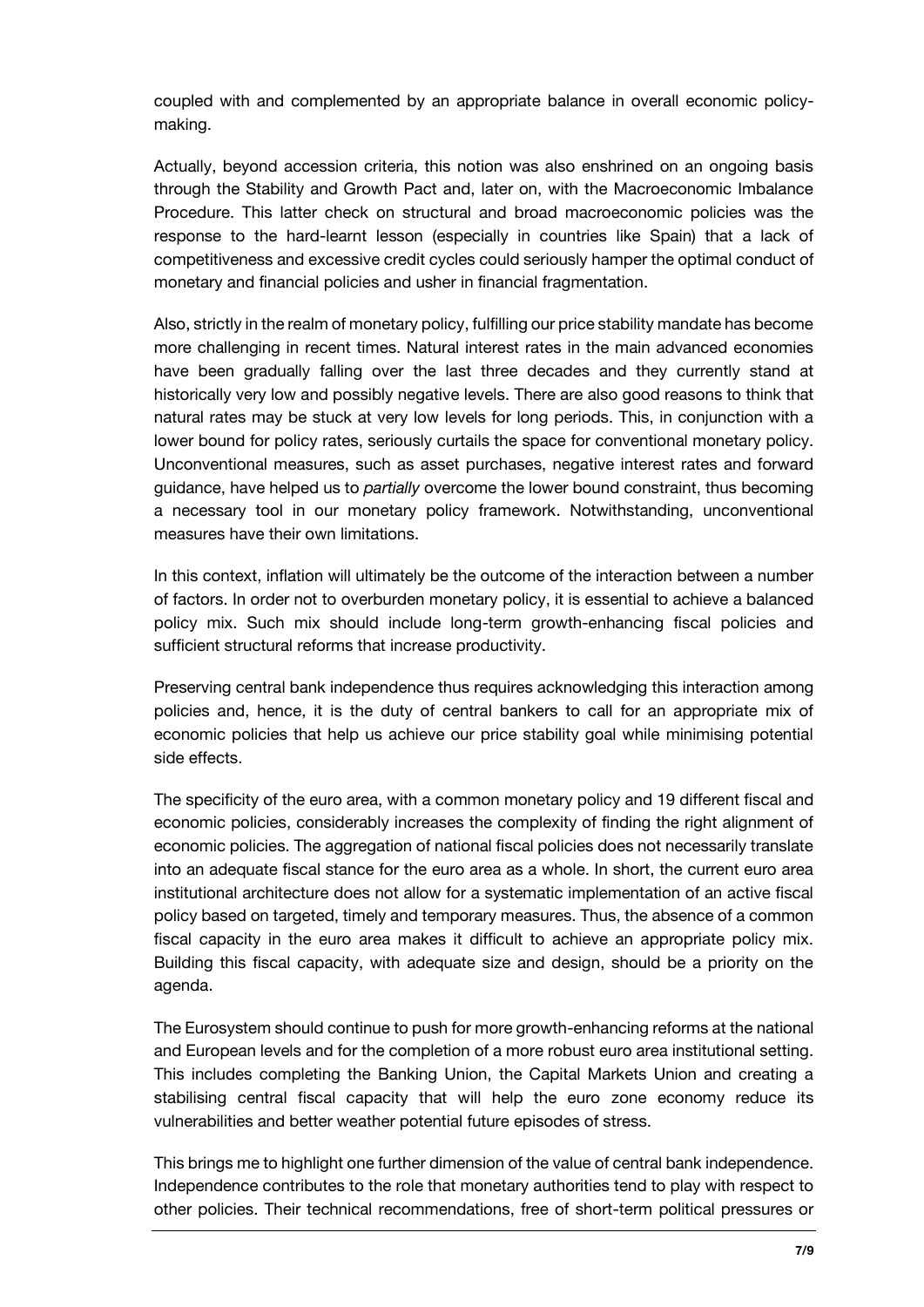vested interests, may provide valuable guidance for other economic policies. Although this function is not always formally incorporated into the legal framework, in the case of the Banco de España this role is recognised in our Law of Autonomy. Indeed, this legislation establishes a function to "advise the government", which supports our role in evaluating other public policies. This is also the case of the European Central Bank, on which the Treaty confers an advisory function with regard to proposals for European Union and Member States' legislation within its fields of competence.

### **5. The key importance of transparency and accountability**

The fifth and final reflection concerns highlighting the importance of pursuing the highest standards of accountability and transparency vis-à-vis both society and the political representatives. Indeed, accountability and transparency support both the effectiveness and also the legitimacy of central bank independence. We need to keep in mind that monetary policy is now more complex and society is constantly raising the bar for these standards.

The adoption of unconventional tools marked a shift away from the "one goal, one instrument" policy setting in which accountability was easier. More instruments at play might have also raised concerns about the possibility that central banks have stepped beyond their mandates, thus potentially endangering the public perception about the value of their independence. Yet allow me to emphasise that, in parallel, central banks have strengthened transparency by providing the general public with extensive information about the rationale behind these monetary policy measures within our existing mandates.

In particular, in the case of the Governing Council of the ECB, the accounts of our monetary policy meetings are published and the President and Vice-president hold a joint press conference with a Q&A session after each decision. In addition, members of the Governing Council routinely engage in public events and deliver speeches to explain our decisions and the rationale behind them. And, of course, the President of the ECB regularly participates in sessions with members of the European Parliament as do governors of national central banks in their corresponding parliaments.

I deem it essential to persevere in this direction to reinforce the democratic accountability of the central bank.

In communication with the public, central banks should carefully balance the need for clarity and the intrinsic complexity of monetary policy decisions. To strike the right balance it is worth noting that transparency does not mean providing certainties on intrinsically complex issues but clarity on the inevitable uncertainties and trade-offs that affect monetary policymaking. An added difficulty in the euro area is having to communicate to citizens from 19 different countries in which public opinion sometimes focuses more on national affairs than on European issues.

On top of high transparency standards, we should explore additional tools that could contribute to reinforcing the legitimacy of an independent public institution. In fact, I find that public policy evaluation could be a key and powerful tool in this regard. A periodic evaluation of the central bank's performance and impact in the pursuit of its objectives could be a very potent mechanism as regards accountability to citizens.